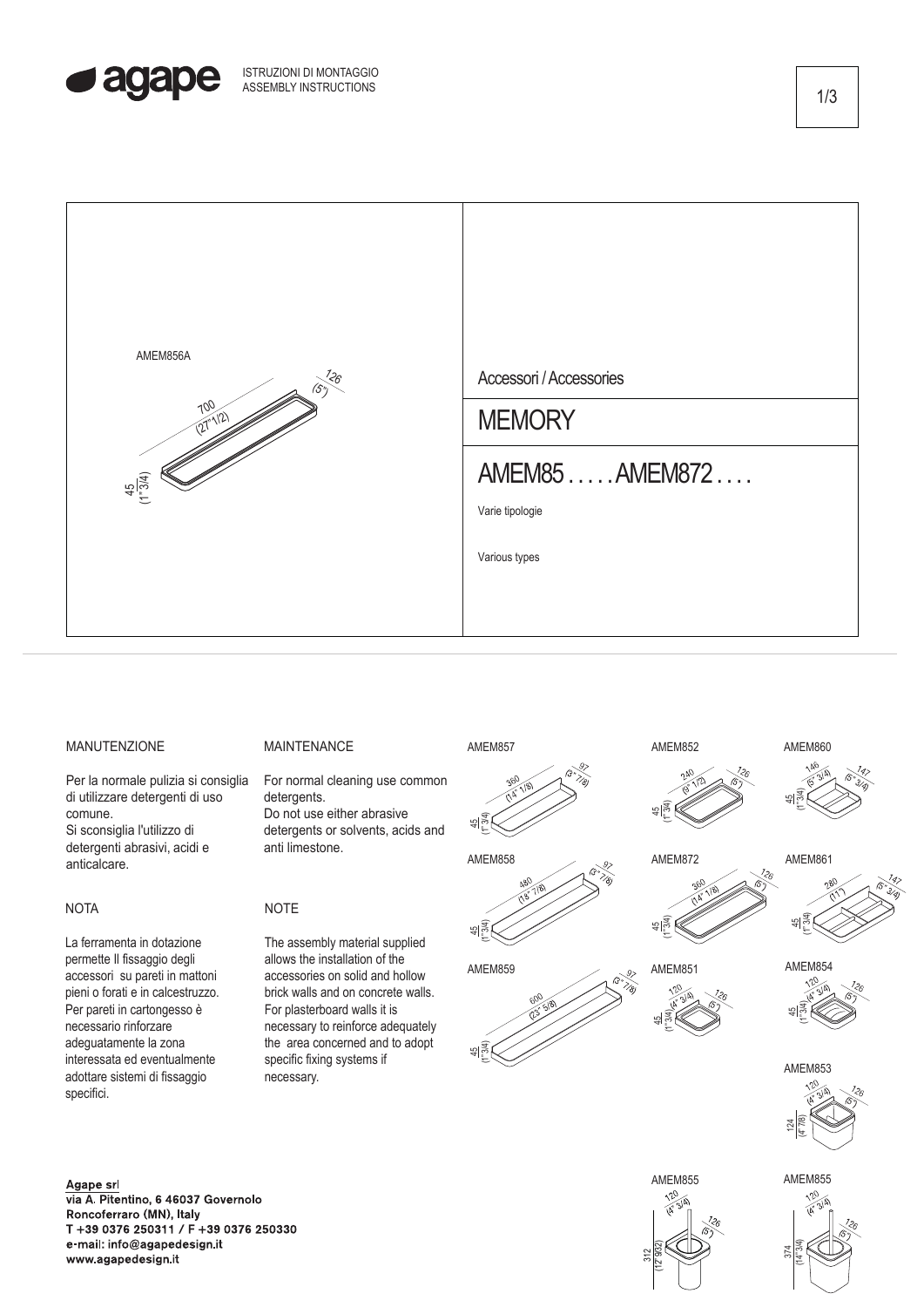

| ISTRUZIONI DI MONTAGGIO<br>ASSEMBLY INSTRUCTIONS | AMEM85AMEM872 |                 |     |
|--------------------------------------------------|---------------|-----------------|-----|
|                                                  | COD.          | VERS.           | ∠⊦ບ |
|                                                  | 1031          | 20150417/1 - SV |     |
|                                                  |               |                 |     |



PREDISPOSIZIONE PREDISPOSITION

ACCESSORI INSTALLATI ACCESSORIES MOUNTED